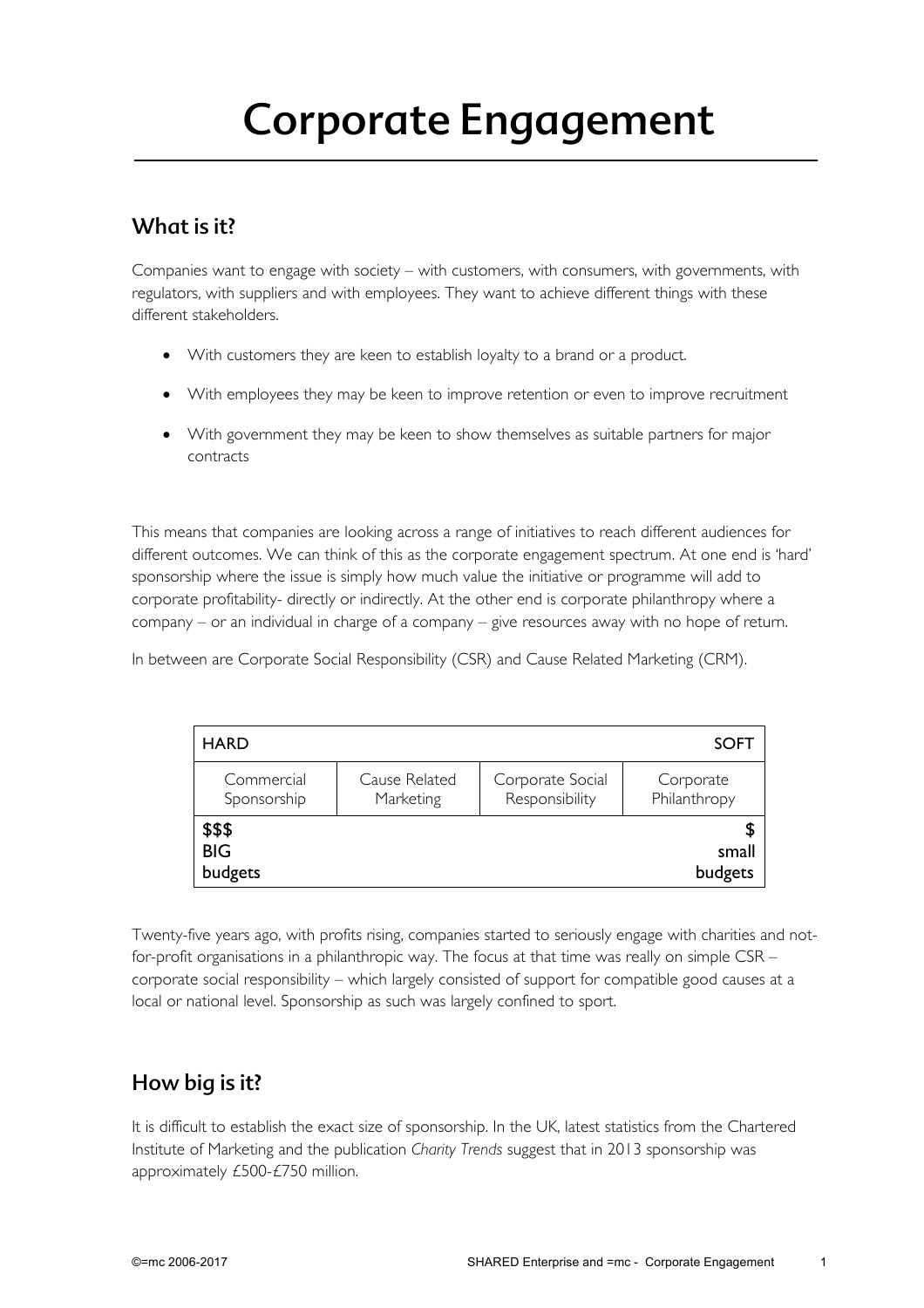# Why do companies do it?

=mc has undertaken considerable research into why companies sponsor. (And why not.)

The 'why not' reasons are interesting. They mostly involve what can be called *hygiene* factors – that is, those things which must be right or in place before your organisation will be considered for sponsorship. In general, these are:

- established track record
- well thought through scheme
- well produced information
- established board or committee
- good management
- no suggestion of past financial problems
- general good financial health

In addition to these hygiene factors, there are motivators. For companies, these can include:

- improving corporate image
- entertainment (staff, customers, stakeholders)
- reaching target customers and/or consumers
- association with worthwhile causes
- 'feel good'
- improving employee relations
- changing market image
- staff recruitment
- staff retention
- to celebrate a success
- keeping up with rivals
- 'footfall'
- public relations
- civic/national pride
- research and development
- *in memoriam*
- 2 SHARED Enterprise and =mc Corporate Engagement ©=mc 2006-2017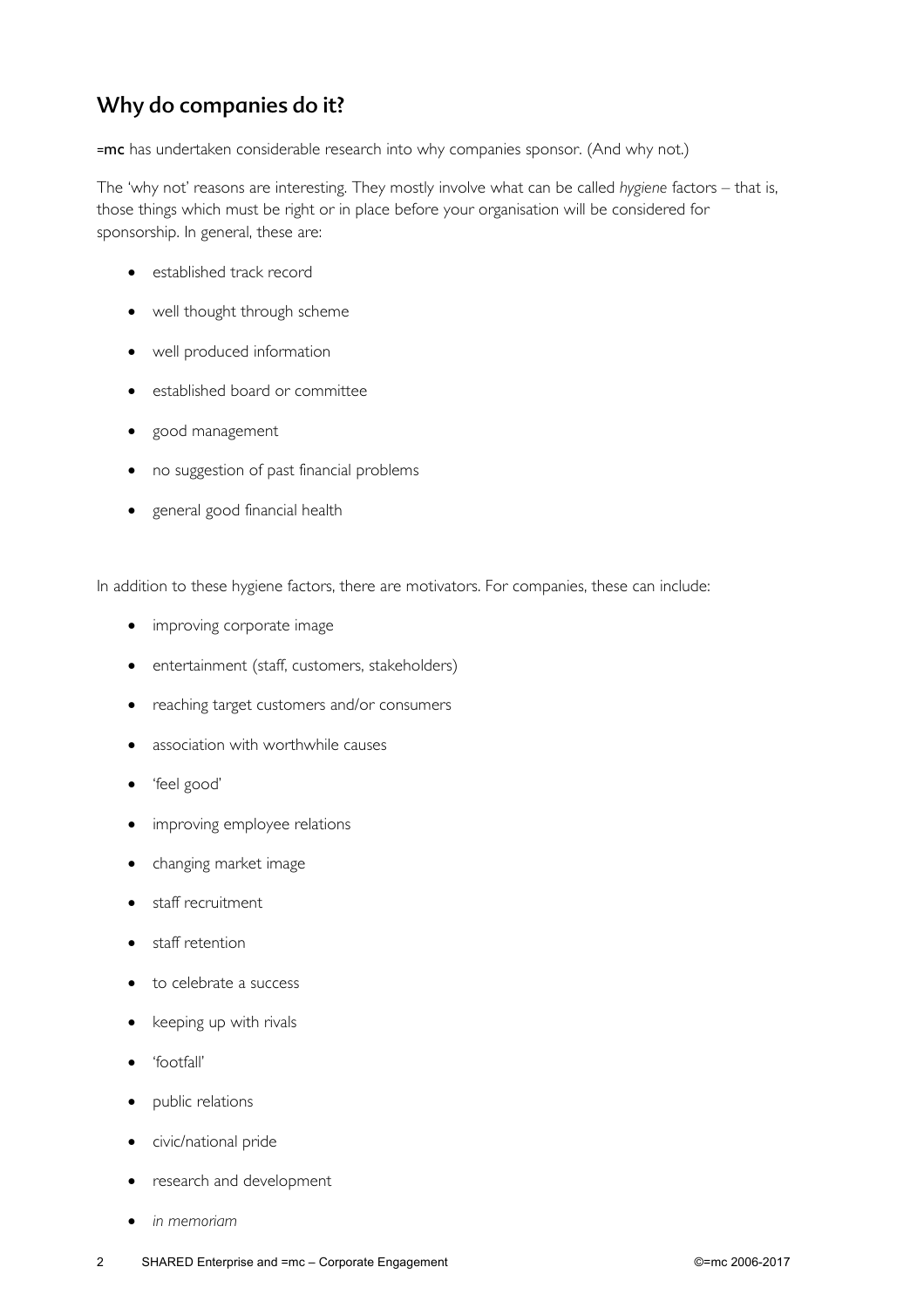- reaching key decision-makers
- promoting a new brand
- personal pleasure of managing director/CEO
- to cover up bad activities
- rewarding suppliers

To pitch your proposal successfully you have to understand which of these motivators will appeal to your sponsor.

#### How to research sponsorship prospects

As in most forms of fundraising, the length of time you spend on research will dictate how well you do. The specific research techniques vary from country to country but will usually involve:

- *watching the media:* by watching television or reading the newspapers you can find out key information about a company's plans. This could be Diet Coke changing its market position or plans to open a new factory in your local town/region.
- *reading specialist journals:* in almost every country there are specialist journals for people in advertising and marketing. These journals often announce, for example, that Nestle is looking for a new campaign for some product. You can offer to help an agency bid for the business.
- *studying government records:* again, in almost every country there will be a central agency which holds records on companies – what they do, their recent accounts, who are the directors. In the UK, this is managed by Companies House. By researching this you can find out about a company's financial health and what their attitude is to sponsorship.
- *business clubs:* many business people like to join clubs. These may be social clubs for golf, eating, drinking etc. They may be *industry* clubs, e.g. managing directors of chemical companies, federations of local tailors. They may be *religious* clubs such as the freemasons, Buddhists, Catholics, Hindus. Or they may be *civic* clubs, such as a Chamber of Commerce or local association of small businesses. Finding out about these networks can be useful. You could try and join them, or even offer yourself as a guest speaker.
- *reference books:* again, there are almost certainly standard reference books available. Most will not be about sponsorship directly. But there are usually directories which list companies by region, industry or activity, and by turnover or profit. You can usually also find out the name and address of the key individual involved in this.
- *annual report:* most large companies produce their own annual report. This will list their activities, their plans, their interests and perhaps outline their attitude to or involvement in sponsorship. Study this carefully for clues to how to approach that company.
- *other NGOs annual report:* it's easier to persuade a company which already sponsors to do more of it. By securing and reading the annual report of other organisations – including your rivals – you can pick up hints or which companies are currently sponsoring and their likely level of contribution.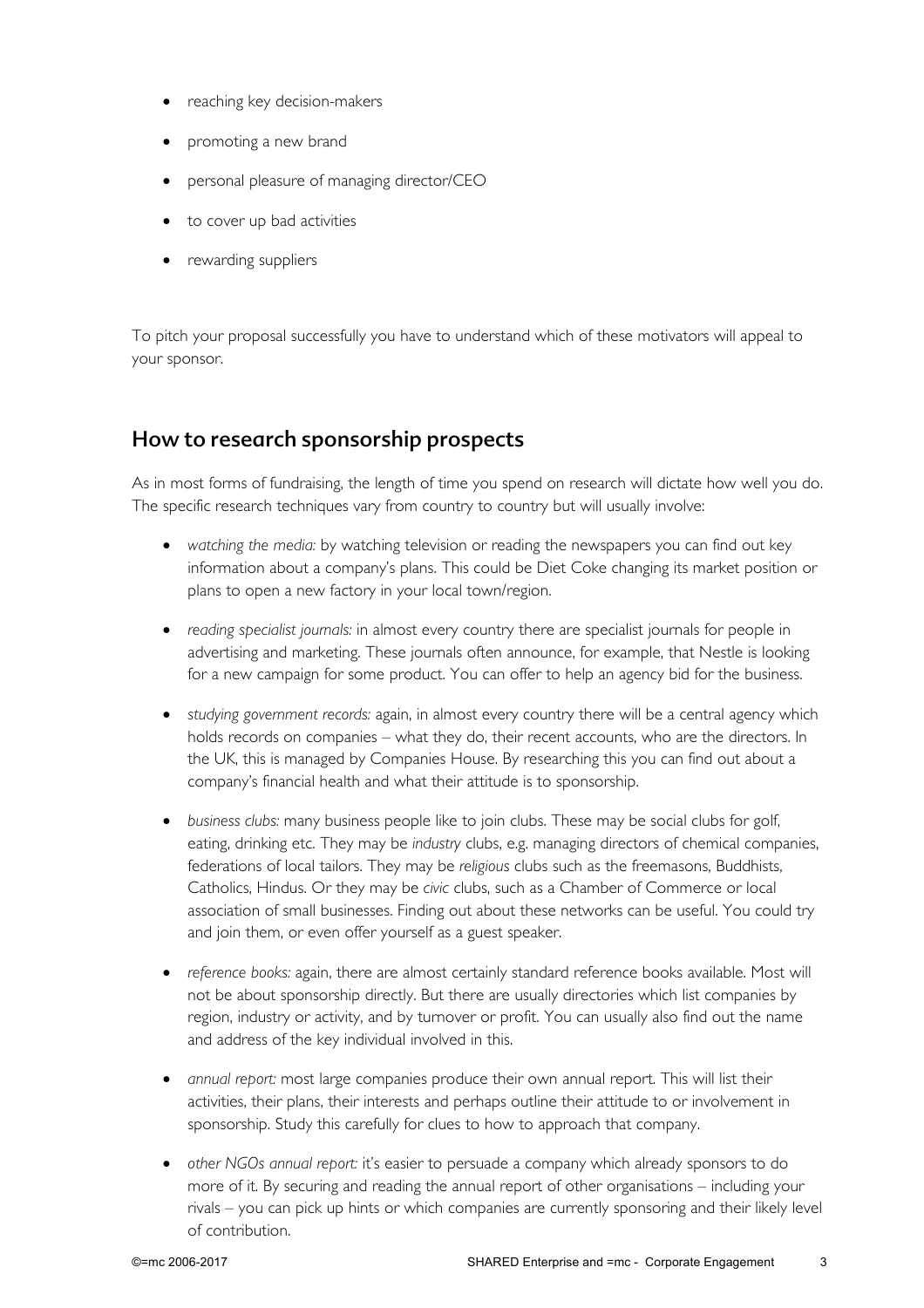# Sponsorship tactics

There are a number of key sponsorship tactics.

- *cultivation events:* bringing together individuals who might be sponsors to present them in a group with the opportunities you have. This kind of event usually works best if you have it 'hosted' by another business person.
- *superclubbing:* is creating a 'club' for businesses with three or more levels of entry for example, diamond, gold and silver. You have to differentiate the benefits at each level and ensure you ask companies to enter at the correct level, i.e. at the *maximum* they can pay.
- *transfer value:* it's very difficult to raise money for 'unattractive' causes such as AIDS. This may mean you have to seek sponsorship for one of your more attractive projects and then transfer the value of the sponsorship to pay for the unattractive projects. (This is OK, provided you still offer the sponsor the benefits they need.)

# Pricing

There are a number of tactics which you can use to help you to decide upon the price for your particular project. The main point to remember is that the actual cost of your event or project is often different to the value to the sponsor of the benefits you are offering. Ways of costing are:

- *analogue:* an analogic approach involves working out what the equivalent advertising would cost to achieve the same outcome. For instance, how much would it cost to place an advertisement in a newspaper to reach the 6,000 young people that you can offer to a sponsor?
- *output value:* calculating how many more sales or new customers a company could expect as a result of sponsoring your project. The best way to do this is to use vouchering. For instance, a sponsoring company gives away discount vouchers during the event or project and then the number which are redeemed later can be counted.
- *pricing:* this is based on the idea of price versus demand. If there is a high demand for the types of customers that you will be attracted to your event or project, then you know that you can afford to increase the price of your sponsorship package.
- *comparison:* how much have other organisations charged to sponsors for a similar package of benefits? Ringing up and questioning others who have been successful in securing sponsorship is also one of the best ways to build up a network of personal contacts with whom you can share problems and ideas.

## Who to write to

Let's say that despite your detailed research you're still not sure who to write to. The *worst* thing you can do is address your letter to 'Dear Madam' or 'Dear Sir'. Instead, ring the company involved and ask to speak to the marketing or PR department. They will most likely give you information on the appropriate person.

But note that many companies do not run their own sponsorship strategies. Some actually broker this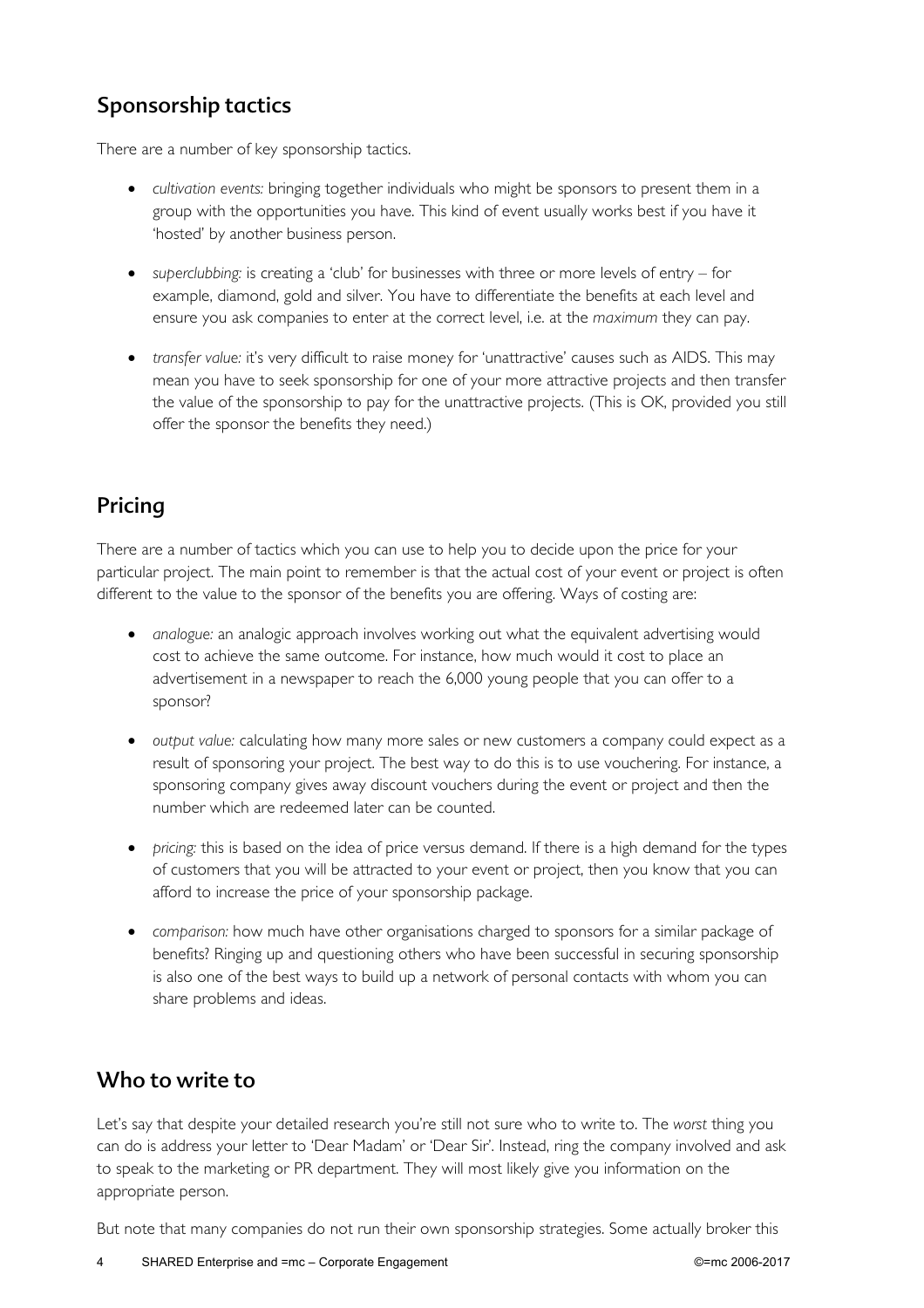activity out to a consultant or to their advertising or PR agency. In this case you might well try to contact them directly. Again the marketing department can probably guide you on this.

If you do call, avoid trying to sell the proposal on the telephone – but it's legitimate to try and find out:

- who is the person to direct this proposal to?
- are there are specific meetings/deadlines you should aim for?
- how far in advance are sponsorship monies allocated?
- are there any specific topics they have a preference for/exclude?

## Don'ts

When writing there are some definite *don'ts*:

- avoid long proposals most business communications are brief and to the point
- avoid fancy and over the top packaging
- try not to talk too much about *you* and *your* needs

#### Dos

There are also some obvious *dos:*

- do keep it brief and to the point (2-3 pages maximum)
- signpost the text: have headings and numbering etc. to make the sections clear
- make it mostly about them and their interests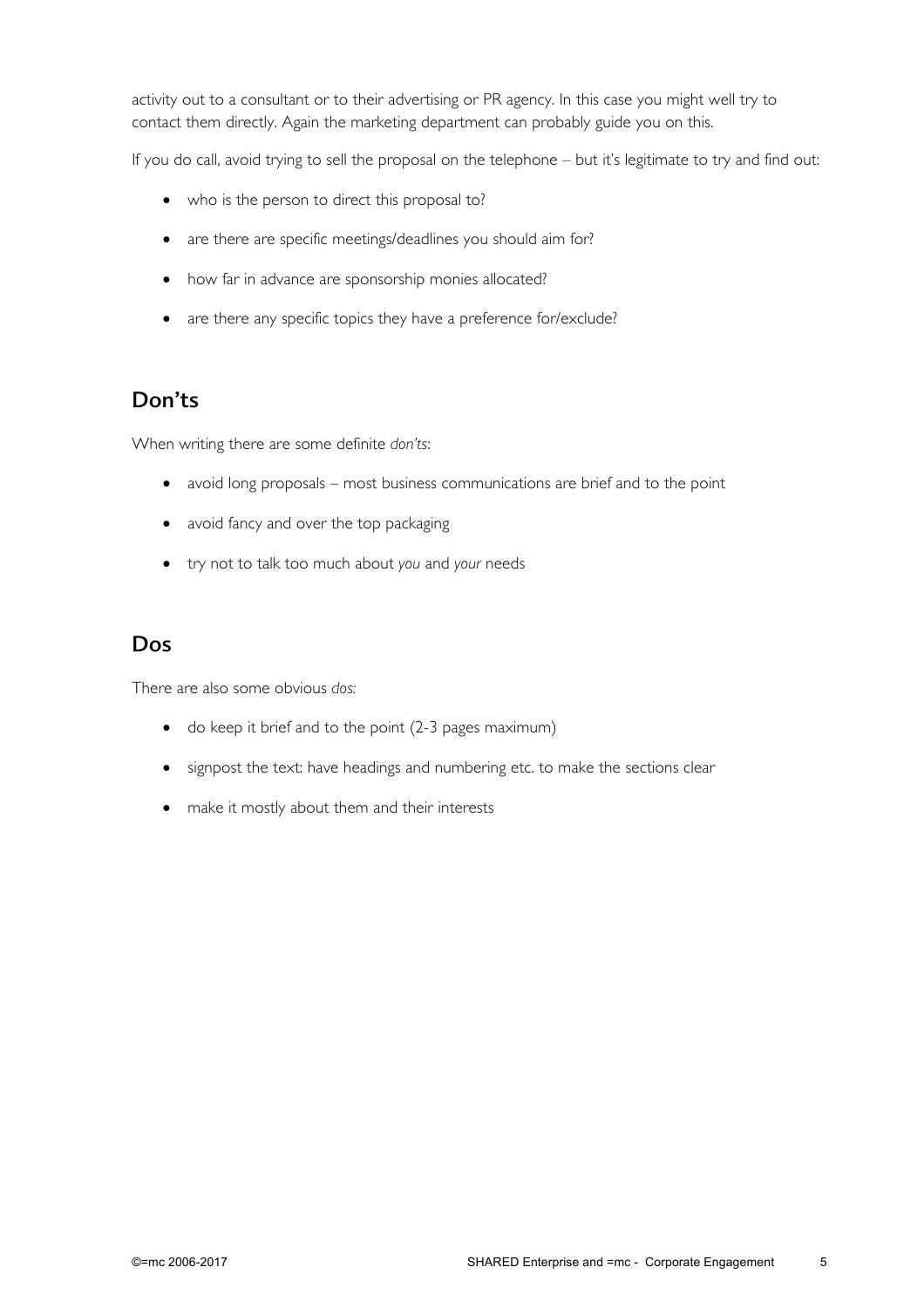# Structure of a written proposal

The proposal structure should consist of two parts.

#### 1. Covering Letter

This should:

- introduce the proposal
- introduce the organisation explain briefly why the XYZ company should be interested in this proposal

and finally, should

• indicate that you are flexible and open to discussion

#### 2. Proposal

The second part should follow a more detailed structure outlined below.

Summary: a brief indication of: the project or the scale of cash you're interested in; the timescale.

Introduction: a very brief outline of

- who you are
- your track record in such events or projects before
- what other sponsorships you've been involved in
- $\bullet$  who else is backing you in this project if anyone

Benefits: a list of the key benefits to the company, e.g.:

- improved sales
- audience awareness
- employee relations
- etc.

You do not at this point have to go into detail – simple key points will do.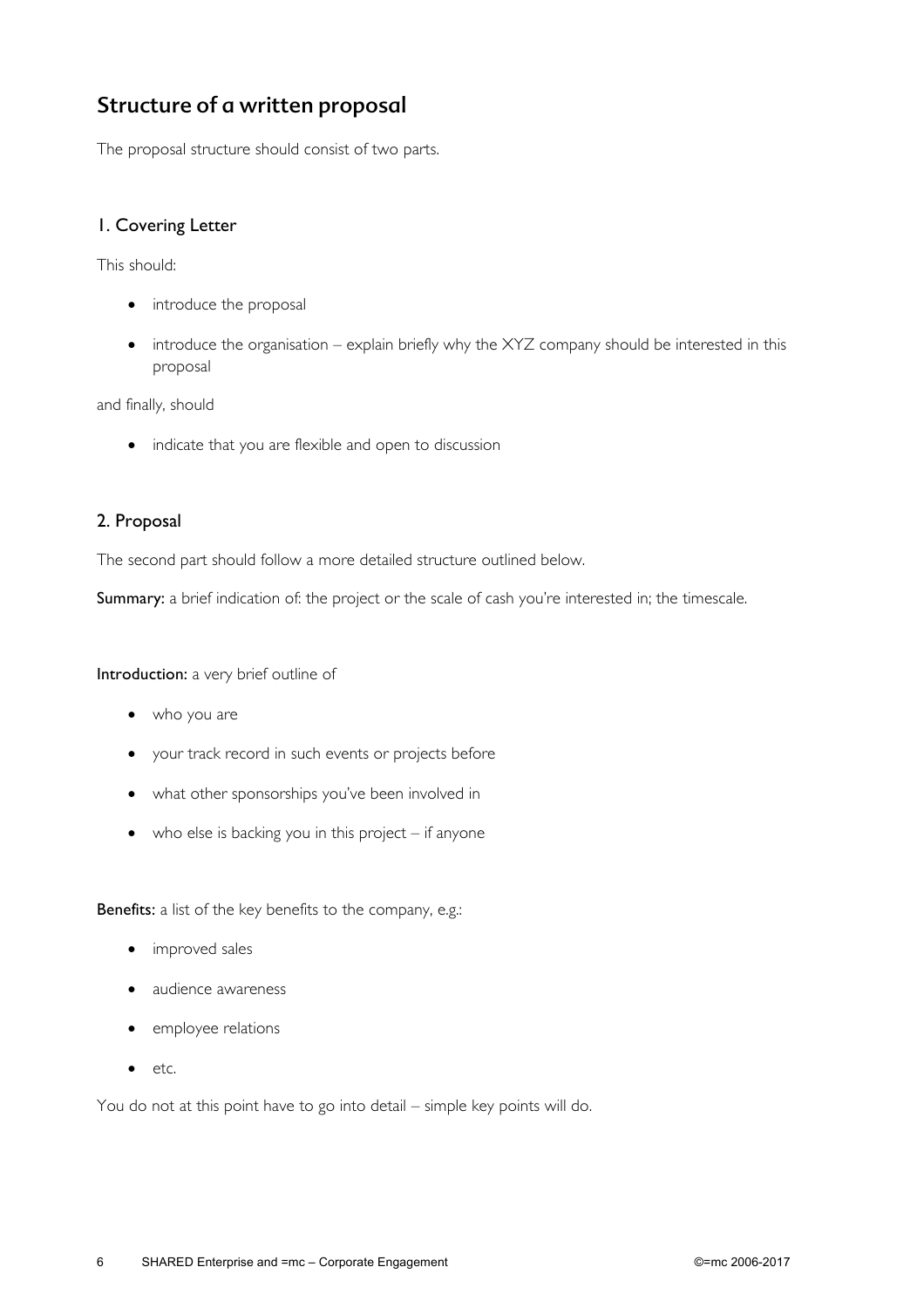The project or scheme: having sold the company on the benefits you should now demonstrate that you have the ability to manage the scheme. For example:

- show resources needed
- outline the timeline involved
- indicate what resources you already have
- sketch what the broad aims and objectives are

All of this is important, but remember you are not writing a detailed proposal for local government members, but an outline to show you can run the scheme and run it well. Remember too you're selling the benefits rather than the project.

Detailed sponsorship elements: you may want to return to the range of sponsorship elements. Remember to include:

- *customer/consumer analysis:* show, and if appropriate, analyse, how they can reach their customers/consumers by sponsoring your activity (this can be directly or indirectly through good publicity arising from the sponsorships).
- *promotional material:* outline what promotional materials will exist. This might include posters, leaflets, brochures, displays etc.
- *hospitality:* sketch out what hospitality opportunities there are a separate bar at an event; special events; a chance to open the day centre etc.
- *employee involvement:* if appropriate, detail how employees could be involved in the scheme, either fundraising or by practical help.
- *media coverage:* if you can offer any media coverage do so but be careful not to promise what you can't deliver.

Sponsorship opportunity list: in this final section you should outline the cost of various options. Usually this is done by:

- an overall price for the whole package
- separate prices for various elements ranging from inexpensive to expensive.

#### What is a contract?

A contract need not be a written down statement – a letter, a conversation, or a fax can also be called a contract. So you should be very careful about how you outline possible options or what commitments you enter into.

But at some point you will almost certainly want to draw up a formal document outlining the responsibilities of both – or any other parties – to the deal.

©=mc 2006-2017 SHARED Enterprise and =mc - Corporate Engagement 7 If you're working internationally make sure you take advice on the law of which country will apply.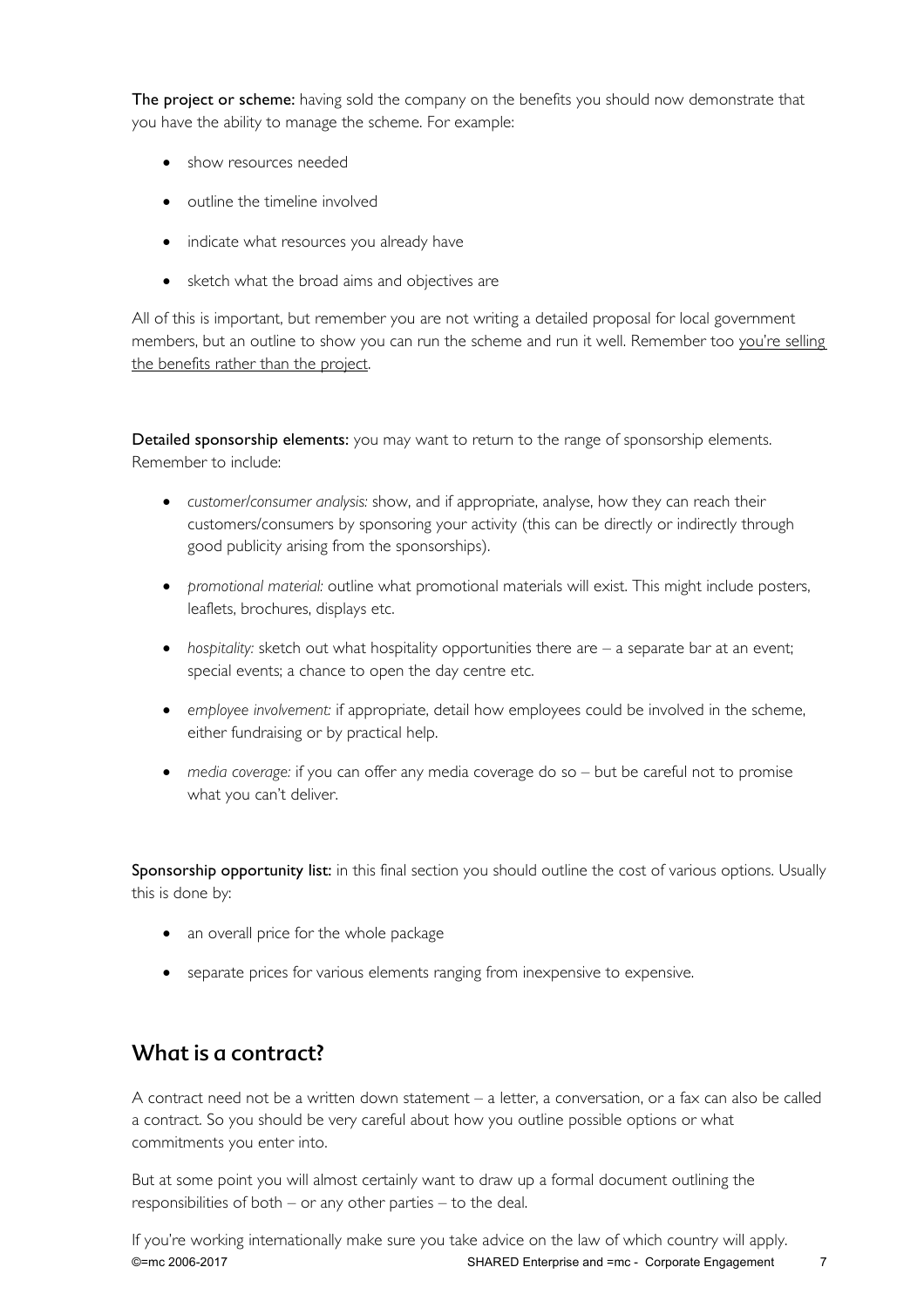## Contract contents

To safeguard both parties the contract should cover a number of key elements.

- *Who* exactly is entering into the contract including main parties, advisers, suppliers, consultants etc.
- The *names* of the individuals entitled to sign on behalf of the parties.
- Who *owns* the event or activity.
- Who *owns* any logos, trade marks etc to be used.
- What *rights* there are to any subsequent payments, royalties, broadcast rights etc.
- What *exactly the sponsor is to receive* for the sponsorship (and what not!).
- What *additional options* there are for the sponsorship and what these cost.
- Whether the sponsor has *exclusive rights* or whether there is the option for others to be involved.
- What *cancellation terms* there are for the activity.
- What are the *payment terms* e.g. all in advance, 50% before and 50% afterwards etc.
- A *schedule* of key dates for decisions, printing, publicity, etc.

#### Insurance

In some circumstances – especially with an event which depends on good weather – it is advisable to include an insurance element in the event. Such insurance can be expensive, but may prove invaluable in the long run.

## Tax implications

You should ensure that all parties understand the tax implications of the arrangement. This will avoid potential problems later on.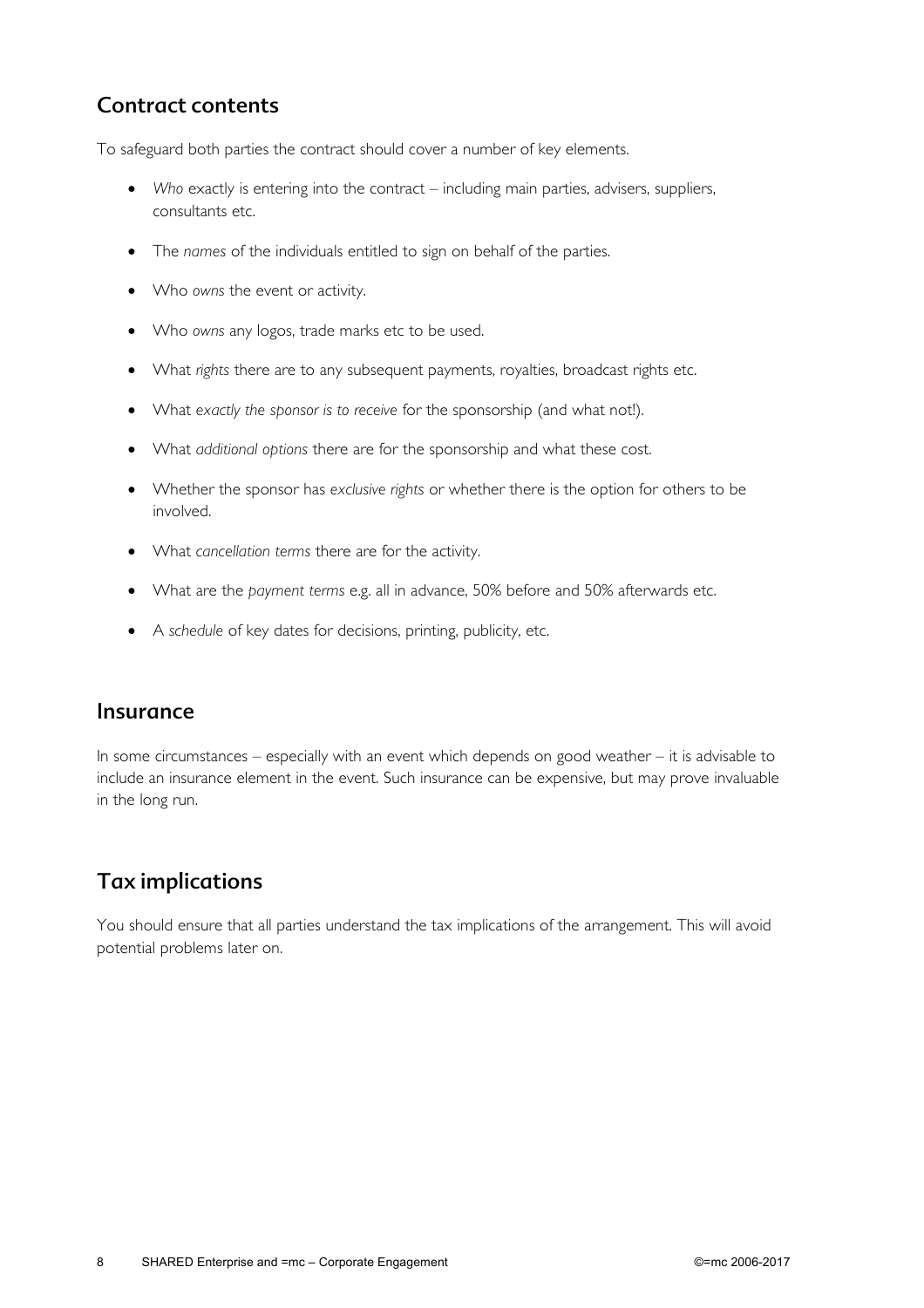# XYZCo Sponsorship Criteria

This is an example of an actual internal company assessment form for a sponsorship. It offers an insight into what companies may be looking for.

## Criteria for XYZCo supporting events or causes

- 1. Projects should seek to provide benefits beyond those of mere self promotion for its own sake and should always demonstrate a clearly perceived *added amenity or service to the community*.
	- Projects which tangibly improve the quality of life of significant numbers of people in the region through the arts, sport and recreation, training and personal development, community regeneration schemes, job creation and opportunities for young people.
	- Community and charity projects which particularly help those people who are disadvantaged or disabled. In these cases publicity/branding may need to be low- key in keeping with the nature and spirit of the project.
	- Projects which create; sustain or enhance physical facilities or other initiatives in the area which have (or will have) a regional appeal and profile.
	- Projects which provide the opportunity for XYZCo to demonstrate its commitment to and active involvement in energy efficiency, conservation and other related environmental issues to a wide audience.
	- Projects with a clear connection with electricity or energy from a promotional or educational angle (e.g. electrical safety, assisting relevant LEA projects, competitions and awards).
	- Projects which provide an opportunity for long term involvement and benefit together with sustainable or permanent recognition of  $X, Y, Z$ 's support to a significant audience will be favoured over more short term 'snapshot' activities.
- 2. Preference will be given to projects which are exclusive to or which can be clearly *'branded'* as XYZCo ventures and where there is ample opportunity for publicity for our support (including through the use of our shops) and associated hospitality. Projects where XYZCo is but one of many sponsors or supporters will not normally receive the same priority, unless circumstances dictate the need to be seen supporting prominent ventures which other large regional organisations are backing.
- 3. Preference will be given to projects which provide a high level of *gearing* to attract support from others, e.g. sponsoring charity fun runs. Also where match funding against employee fund-raising can be achieved, and projects which are capable of bringing in offsetting income, e.g. where XYZCo plays a leading role but with others involved or where the public can contribute directly.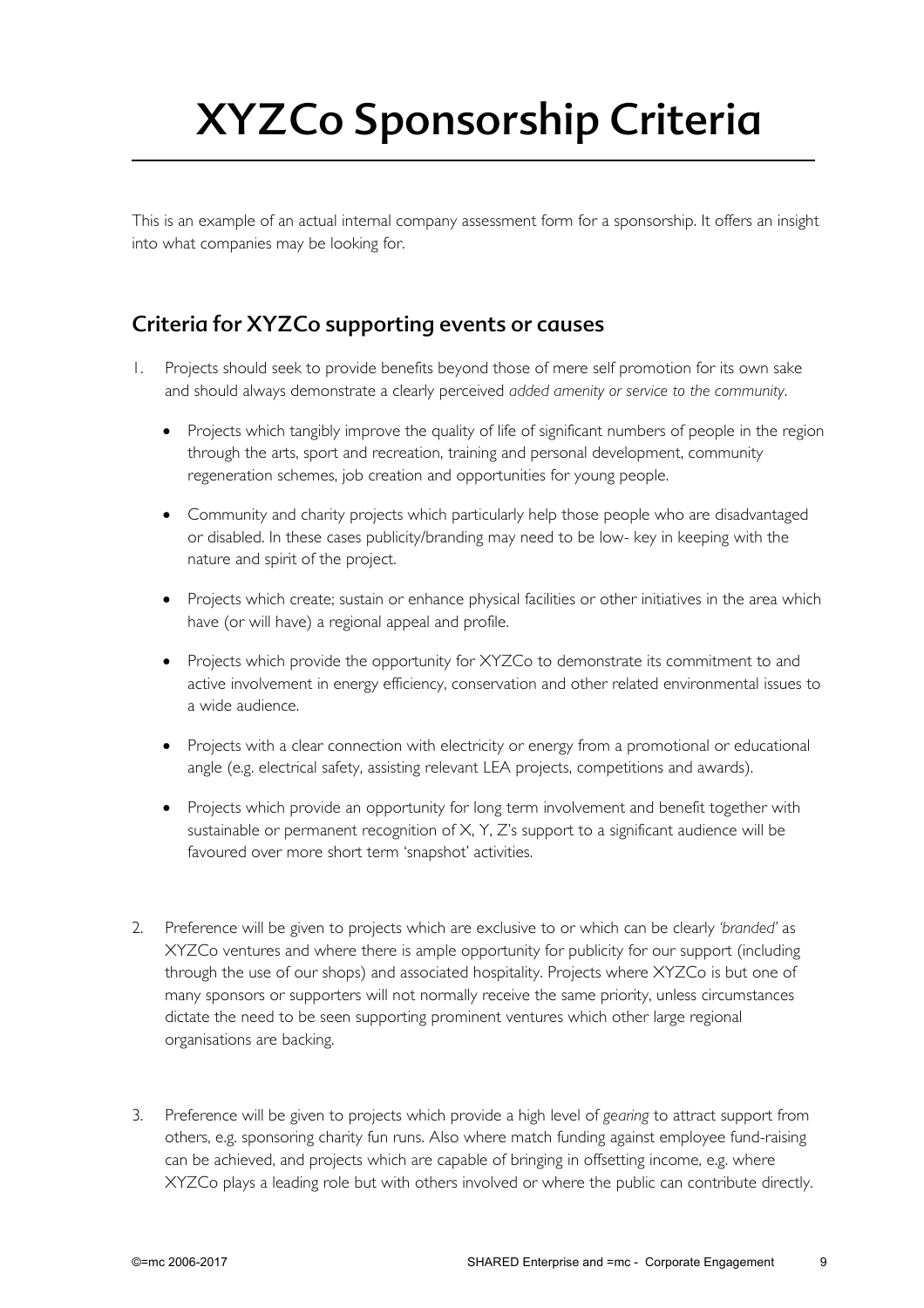# XYZCo Sponsorship Monitoring

#### 1. Core Details

| Project title         |  |
|-----------------------|--|
| Project type          |  |
| Sponsorship amount    |  |
| Date/duration         |  |
| Venue                 |  |
| Coverage              |  |
| Organising department |  |

#### 2. Criteria Fit

| Added amenity/service (a-f): |  |
|------------------------------|--|
| <b>Branding</b>              |  |
| Gearing                      |  |
| Balance programme            |  |

#### 3. Sponsorship Status

| Major/medium/minor      |  |
|-------------------------|--|
| Other sponsors/presence |  |
| Gearing attracted       |  |
| Commitment period       |  |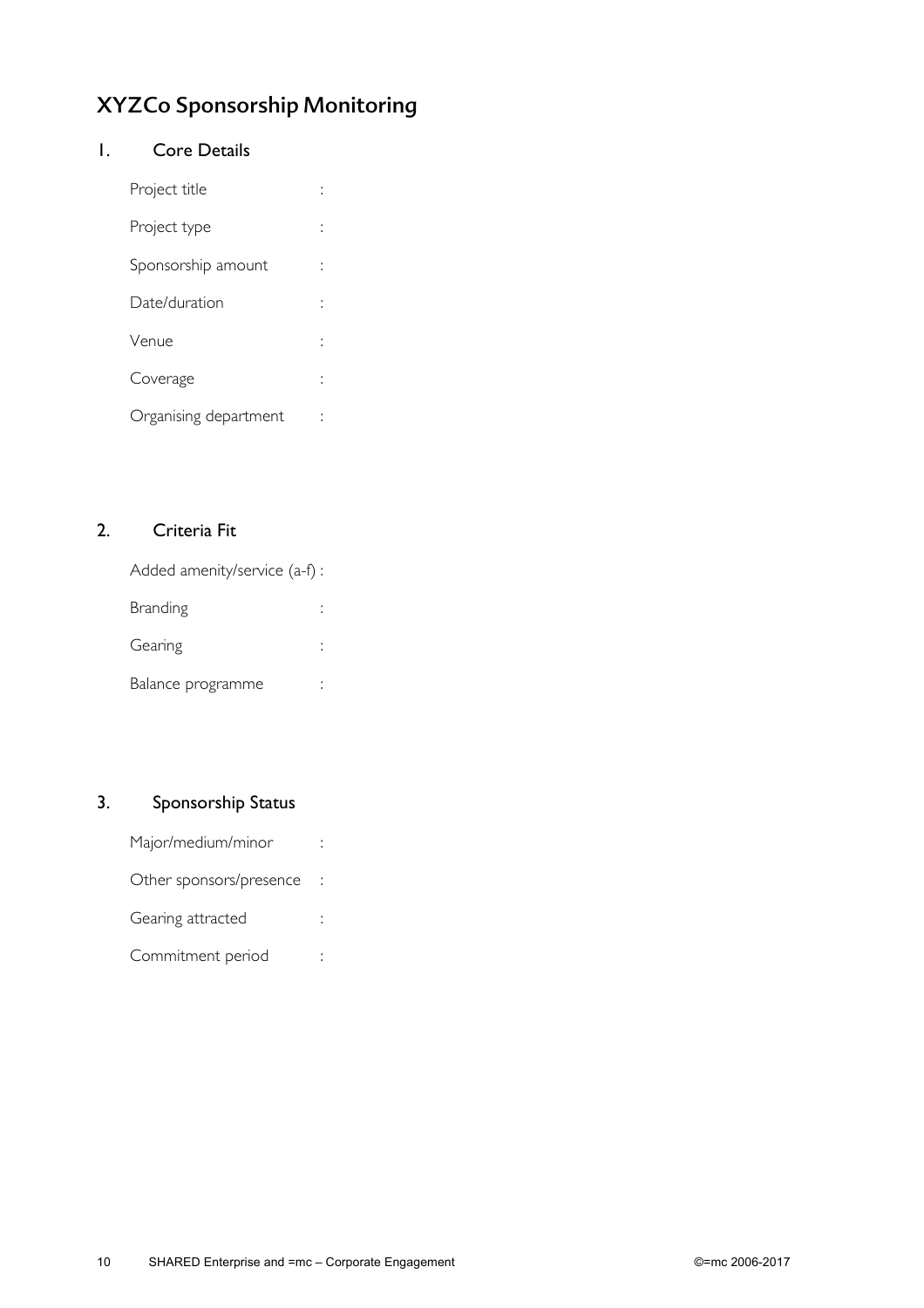# 4. Branding Benefits (Position Critical)

|                             |    | Agreed   | Received | Quantity |
|-----------------------------|----|----------|----------|----------|
| Name within event title     | ÷  | O        | O        |          |
| Other credit wording        |    | O        | O        | .        |
| Leaflet/poster branding     | t, | O        | O        |          |
| Brochure/programme branding | ÷  | O        | O        | .        |
| Sponsors message            | t  | O        | O        |          |
| Sponsors advert (foc)       | t  | O        | O        |          |
| Audience reach              | ÷  | O        | O        |          |
| Launch/press call           | ÷  | O        | O        | .        |
| Banners/flags at event      | t  | O        | O        | .        |
| Banners/flags elsewhere     |    | $\circ$  | O        | .        |
| Speeches/presentations      | t  | O        | O        | .        |
| Use of freebies             | t  | $\Omega$ | $\Omega$ | .        |
| Exhibition trailer/stand    |    | $\circ$  | O        | .        |
| Blimp                       |    | $\circ$  | O        | .        |
| Use of retail               |    | O        | O        |          |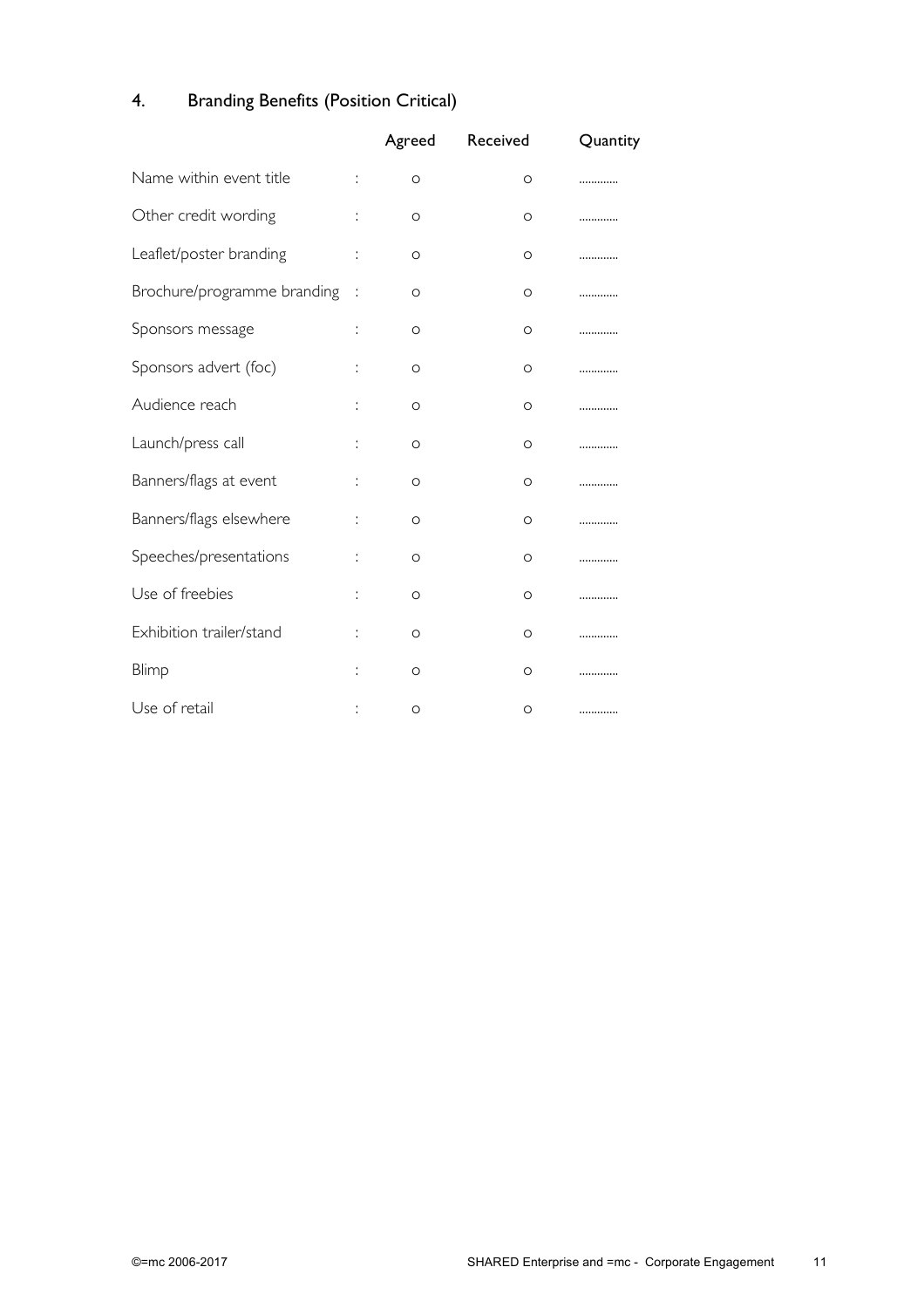## 5. Press/Publicity Benefits (State Originator)

|                                |          | Agreed Received Quantity |  |
|--------------------------------|----------|--------------------------|--|
| Press releases<br>÷            | $\circ$  | O                        |  |
| Articles<br>t                  | $\circ$  | O                        |  |
| Feature stories<br>t           | $\circ$  | $\circ$                  |  |
| Supplements<br>÷               | $\circ$  | $\Omega$                 |  |
| Interviews press/radio/TV<br>İ | $\Omega$ | $\Omega$                 |  |
| Adverts in press<br>t          | O        | O                        |  |
| Adverts on radio/TV<br>t       | O        | $\Omega$                 |  |
| Advertorial<br>İ               | O        | $\Omega$                 |  |
| Online profile<br>٠<br>ä,      | O        | O                        |  |

## 6. Hospitality

|                                  |   | Agreed Received Quantity |   |
|----------------------------------|---|--------------------------|---|
| VIP hospitality (foc)<br>٠<br>ä, | O | O                        | . |
| Discount hospitality<br>٠<br>×   | O | O                        | . |
| Other hospitality<br>٠<br>ä,     | O | $\Omega$                 |   |
| Tickets (foc)<br>٠<br>×          | O | O                        | . |
| Discount tickets<br>٠            | O | $\Omega$                 |   |
| ther<br>٠<br>٠                   | Ω | Ω                        |   |

#### 7. Internal Communications

|                           |          | Agreed Received Quantity |  |
|---------------------------|----------|--------------------------|--|
| Local News articles<br>٠  | $\Omega$ | O                        |  |
| Staff competitions<br>÷   | O        | O                        |  |
| Staff discounts<br>÷      | $\Omega$ | O                        |  |
| Use of offices/shops<br>÷ | $\Omega$ | O                        |  |
| Use of volunteers<br>٠    | ∩        |                          |  |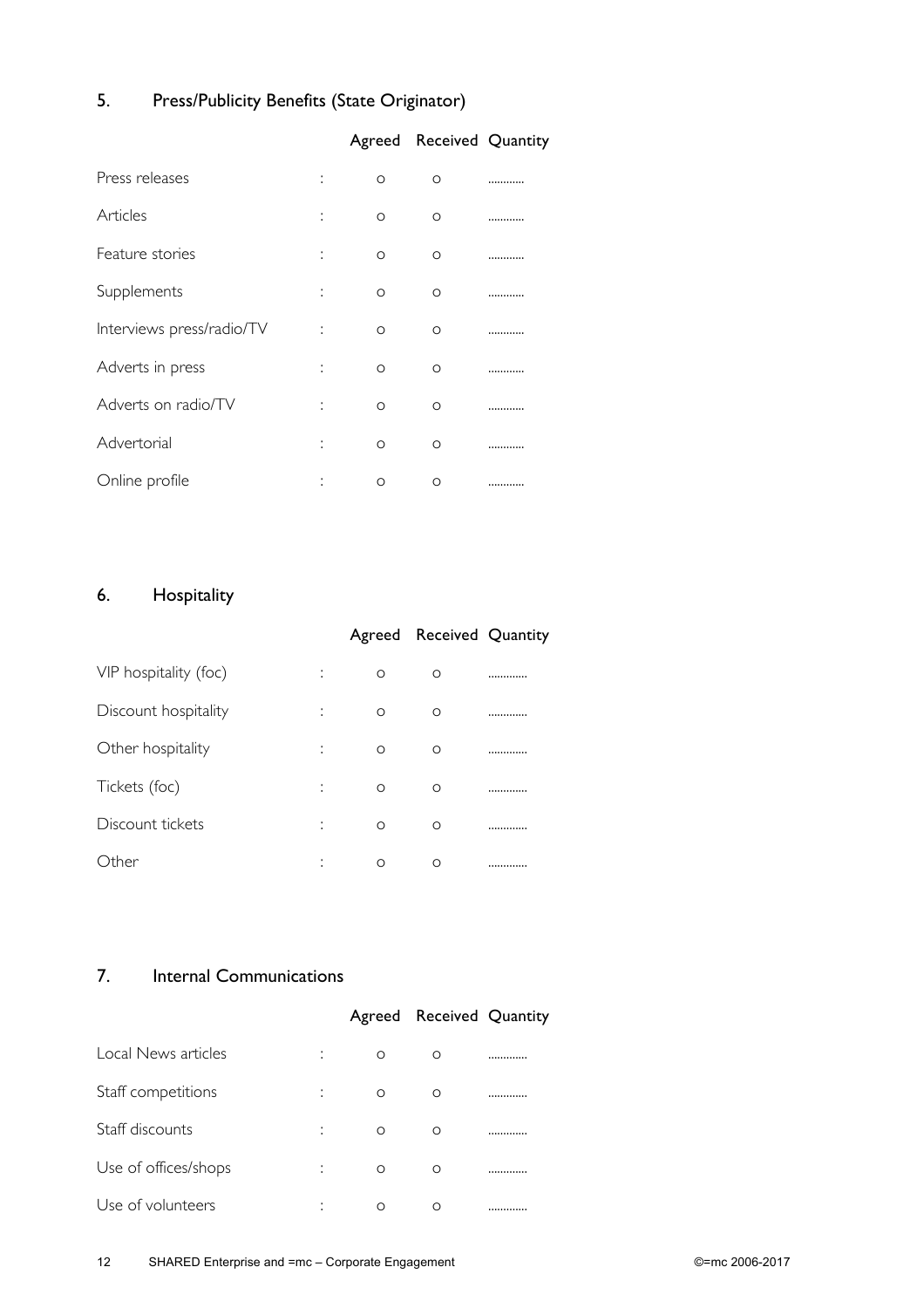# 8. Staffing of Event

#### Agreed Received Quantity

| Departments involved | ٠<br>٠  | ∩ | ∩ |  |
|----------------------|---------|---|---|--|
| Staff involved       | ٠<br>ä. | Ω | ∩ |  |
| Duration             | ٠       | ∩ | Ω |  |
| Hours paid           | ٠       | Ω | ∩ |  |
| Hours unpaid         | ٠       |   |   |  |

## 9. Total Project Cost

|                               | Allocation | <b>Estimate</b> | Actual | + or - Spent |
|-------------------------------|------------|-----------------|--------|--------------|
| Sponsorship                   |            |                 |        |              |
| Hospitality                   |            |                 |        |              |
| Advertising                   |            |                 |        |              |
| <b>General PR</b>             |            |                 |        |              |
| Legal and<br>prof.<br>charges |            |                 |        |              |
| Other costs<br>- specify      |            |                 |        |              |
|                               |            |                 |        |              |
| Total                         |            |                 |        |              |

| Comments |  |  |  |
|----------|--|--|--|
|          |  |  |  |
|          |  |  |  |
|          |  |  |  |
|          |  |  |  |
|          |  |  |  |
|          |  |  |  |
|          |  |  |  |
|          |  |  |  |
|          |  |  |  |
|          |  |  |  |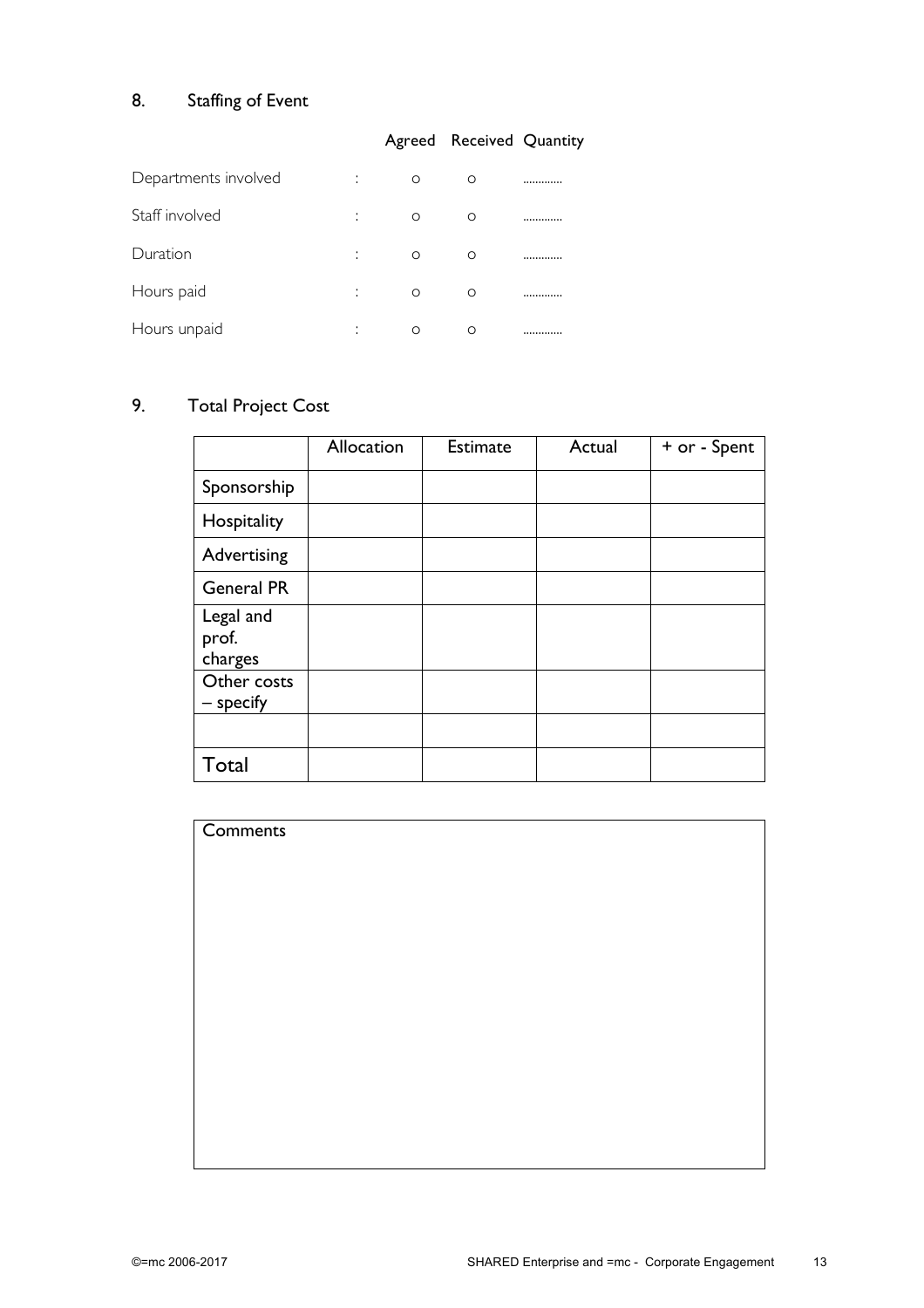#### 10. Evaluation/Review

| Strengths |  |  |  |
|-----------|--|--|--|
|           |  |  |  |
|           |  |  |  |
|           |  |  |  |
|           |  |  |  |
|           |  |  |  |
|           |  |  |  |
|           |  |  |  |
|           |  |  |  |

| Weaknesses |  |  |  |
|------------|--|--|--|
|            |  |  |  |
|            |  |  |  |
|            |  |  |  |
|            |  |  |  |
|            |  |  |  |
|            |  |  |  |
|            |  |  |  |
|            |  |  |  |

| <b>Conclusions</b> |
|--------------------|
|                    |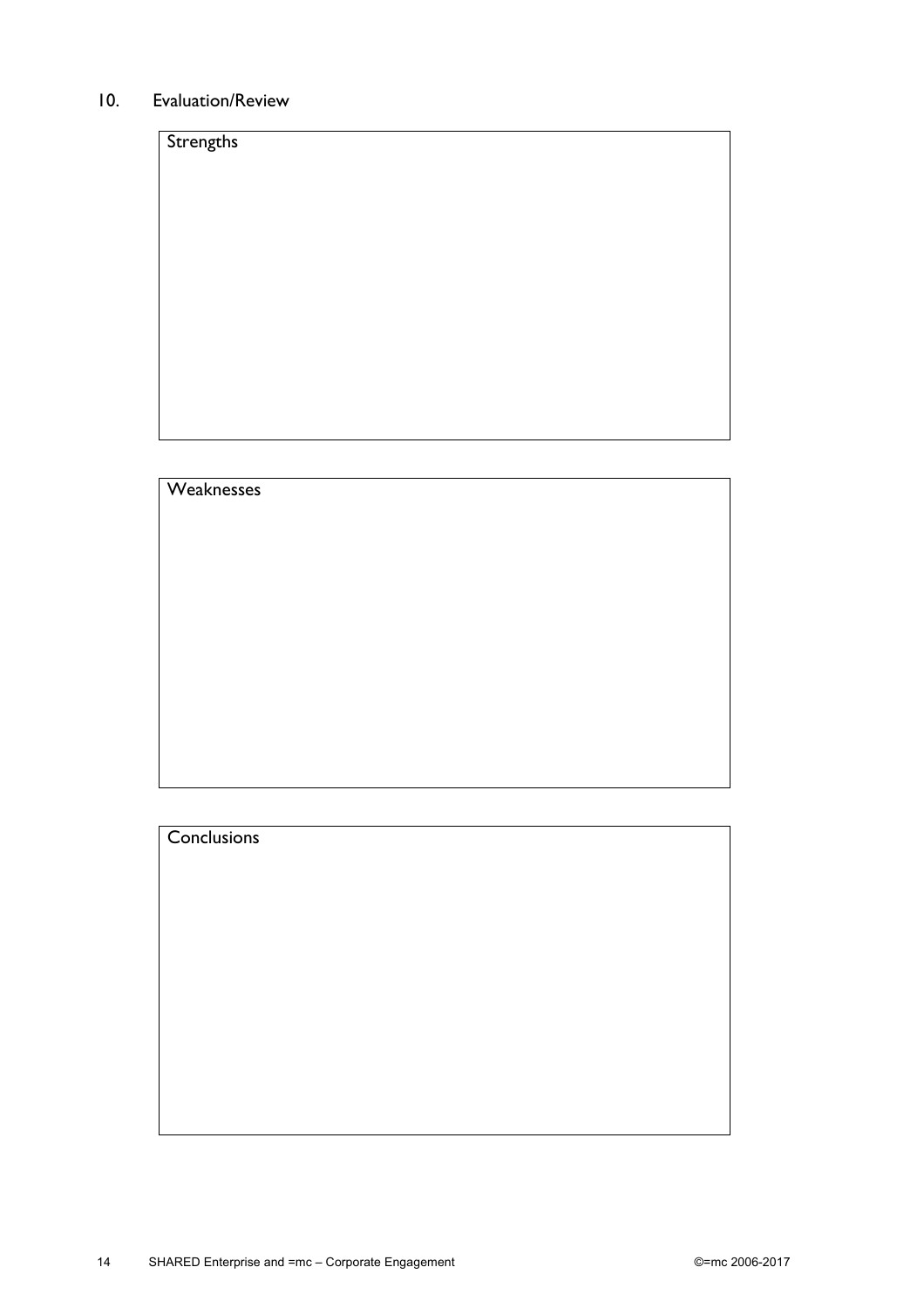# How Else Can =mc Help?

## We'd love to keep in touch

We want to make sure we can keep in touch and help you as you develop your career and your ambitions for your organisation. Over the next few pages you'll find all the ways in which to do this.

## About  $=mc$

=mc was established in 1988. Since then we've grown to become the leading management and fundraising consultancy and training organisation in the UK working exclusively for ethically-driven organisations – charities, fairtrade agencies, NGOs and socially aware businesses. We have a strong commitment to the arts and cultural sector.

In the UK we have offices in London. We have partners in USA, Japan, Singapore, Kenya and Australia. Our own team of consultants and trainers work to achieve our mission to 'transform the performance of ethically-driven organisations worldwide.' We work exclusively with such agencies to bring them the specialist expertise and focus that they need.

## National Arts Fundraising School

=mc runs the internationally-renowned National Arts Fundraising School – an intensive week-long training course for anyone responsible for raising money for the arts and culture sector. The School will help you gain an increased understanding of:

- Writing a Case for Support and Fundraising Strategy
- Each of the main sources of philanthropic income, including Trusts and Foundations, Individual Giving, Corporate Giving, Major Gifts, Legacies and Digital Fundraising
- Making the Ask and Pitching for Support

As well as receiving training from some of the country's top fundraisers, you will also learn from your colleagues, benefiting from the wide-range of experiences in the room.

This is the only course to offer a money-back – if within the 12 months following the School you have not raised a sum equal to the fee, we will refund your fee in its entirety.

For more information and to book your place, visit http://www.nationalartsfundraisingschool.com/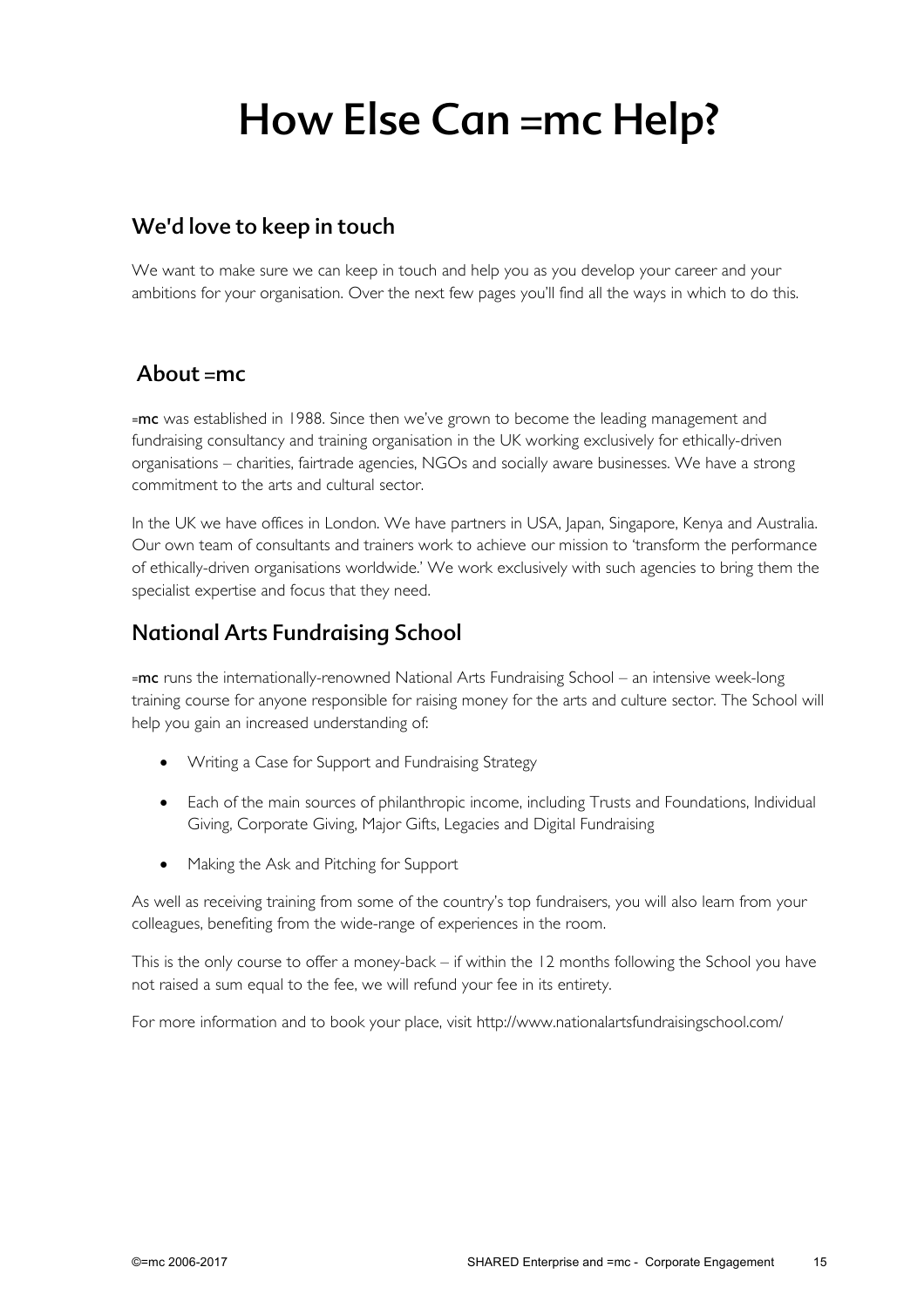## Fundraising consultancy with =mc

As well as the training provided at the School, we can also help you with more detailed and intensive help through fundraising consultancy.

We can help in a number of ways:

- developing an integrated strategy
- creating a powerful case for support
- building an individual supporter base
- setting up a major gifts programme
- preparing for a corporate sponsorship pitch
- establishing a legacy programme
- putting together a capital campaign
- researching prospects in the UK or internationally

Whatever your fundraising needs, =mc's team of consultants and trainers can help. We've helped some of the largest (and smallest) organisations to raise sums from  $£250k$  to \$500m. They include: Royal Shakespeare Company, Tate Gallery, Science Museum, V & A, National Museum of Scotland, Paisley City of Culture 21 bid, Edinburgh Festival, Edinburgh Festival Fringe, Manchester Festival, Eureka … as well as many hundreds of other smaller organisations from Poetry London to Great North Run Culture.

To find out more, visit the fundraising pages on our website at http://www.managementcentre.co.uk/fundraising-consultancy or email Bernard Ross, Director on b.ross@managementcentre.co.uk

## What else can =mc help with?

As well as fundraising consultancy, we can help you in a number of other ways:

• management consultancy*:* Our three core specialisms are innovation, change and strategy. And we have specific experience in a number of areas from earned income/social enterprise to business planning and organisational reviews.

#### Visit the management consultancy webpages at www.managementcentre.co.uk/management-consultancy

• learning & development: Our experienced L&D consultants can help assess your current training needs and deliver programmes in-house at your organisation. We currently offer 27 tailorable training programmes across leadership & management, project management & strategy, change, working with others, developing teams, personal effectiveness, and fundraising.

#### Visit the learning and development webpages at

www.managementcentre.co.uk/learning-development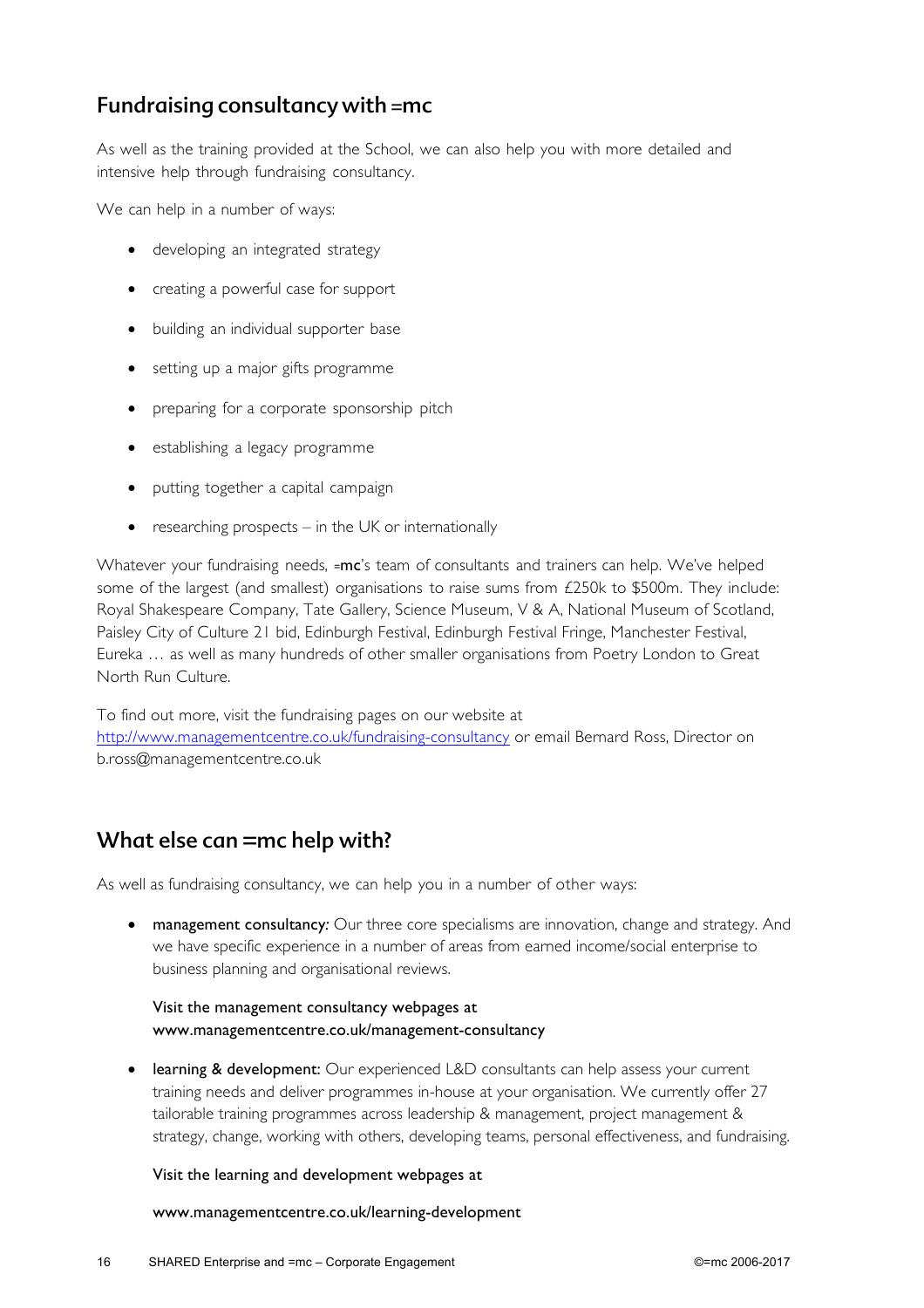## How to find out more

For further information contact:

Clare Segal, Director, The Management Centre,

The Brew at Eagle House, 163 City Road, London EC1V INR

Tel. 020 7978 1516

Email: c.segal@managementcentre.co.uk

Website: www.managementcentre.co.uk

Twitter: follow @MgmtCentre

Facebook: search @managementcentreuk and like the page to stay up to date with the latest insights from our consultants You can also fid out about trends, events, and even jobs available here.

=mc|Thinking: sign up to receive your free monthly enewsletter with blogs, downloads and case studies relevant to the sector. Sign up at www.managementcentre.co.uk/newsletter